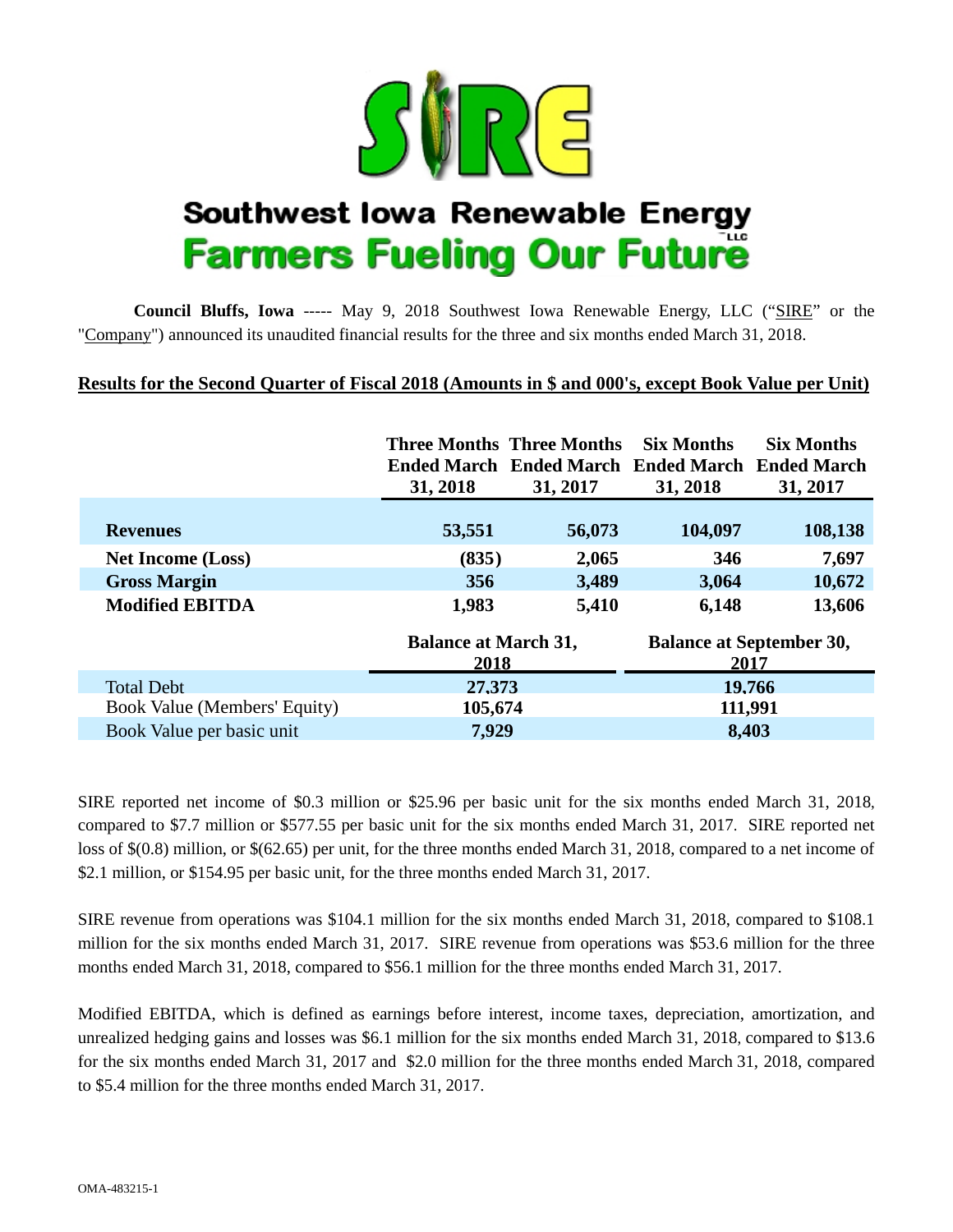The Company's debt increased \$7.7 million at March 31, 2018 compared to September 30, 2017, as our continued paydown of term debt was offset by short term borrowing requirements of \$10.9 million.

SIRE's book value was lower at March 31, 2018 by \$6.3 million compared to September 30, 2017, due primarily to the \$6.7 million paid in member distributions in January 2018.

SIRE had \$1.3 million in cash and cash equivalents and \$21.0 million available under revolving loan agreements, for a total cash and available borrowings of \$22.3 million at March 31, 2018. The cash flow provided by operating activities was \$1.5 million compared to \$7.5 million for the six months ended March 31, 2018 and 2017, respectively.

Brian Cahill, SIRE's President and CEO stated, "This first half of Fiscal 2018, we saw very tight margins, continuing the trends of the previous quarter. Corn prices have increased slightly per bushel as compared to Fiscal 2017. However, ethanol prices in the U.S. have been trending downwards over the past months, but we did see some price improvement in March of 2018. Demand for ethanol has been strong with the lower prices, both in the U.S. and abroad. The industry has continued to adjust and we expect margins to remain positive but are becoming more dependent on continued good export demand. Our distiller grains have also seen increased demand offset by reduced prices in the first half of Fiscal 2018 as compared to 2017, and a shift to a heavier weighting for wet distiller grains. We also have seen price improvement for distilled grains during the last quarter."

During the second quarter of Fiscal 2018, SIRE produced 31.9 million gallons of ethanol, compared to 31.1 million gallons during the first quarter of Fiscal 2017. For the first six months of Fiscal 2018, SIRE produced 63.6 million gallons of ethanol, compared to 61.0 million gallons in the first six months of Fiscal 2017. Cahill commented - "We continue to evaluate and implement new production technology. We will continue to focus on running the plant efficiently, increasing our ethanol yield, with a balance of optimizing the yield and profit."

### About Southwest Iowa Renewable Energy, LLC:

SIRE is located on 275 acres in Council Bluffs, Iowa, operating a 140 million gallon per year ethanol plant. SIRE began producing ethanol in February, 2009 and sells its ethanol, distillers grains, corn syrup, and corn oil in the continental United States, Mexico and the Pacific Rim.

*This press release contains certain forward-looking statements within the meaning of the Private Securities Litigation Reform Act of 1995 (the "1995 Act*"*). Such statements are made in good faith by SIRE and are identified as including terms such as*  "may," "will," "should," "expects," "anticipates," "estimates," "plans," or similar language. In connection with these safe*harbor provisions, SIRE has identified in its Annual Report on Form 10-K , important factors that could cause actual results to differ materially from those contained in any forward-looking statement made by or on behalf of SIRE, including, without limitation, the risk and nature of SIRE's business, and the effects of general economic conditions on SIRE. The forward-looking statements contained in this Press Release are included in the safe harbor protection provided by Section 27A of the Securities Act of 1933, as amended and Section 21E of the Securities Exchange Act of 1934, as amended. SIRE further cautions that such*  factors are not exhaustive or exclusive. SIRE does not undertake to update any forward-looking statement which may be made *from time to time by or on behalf of SIRE.*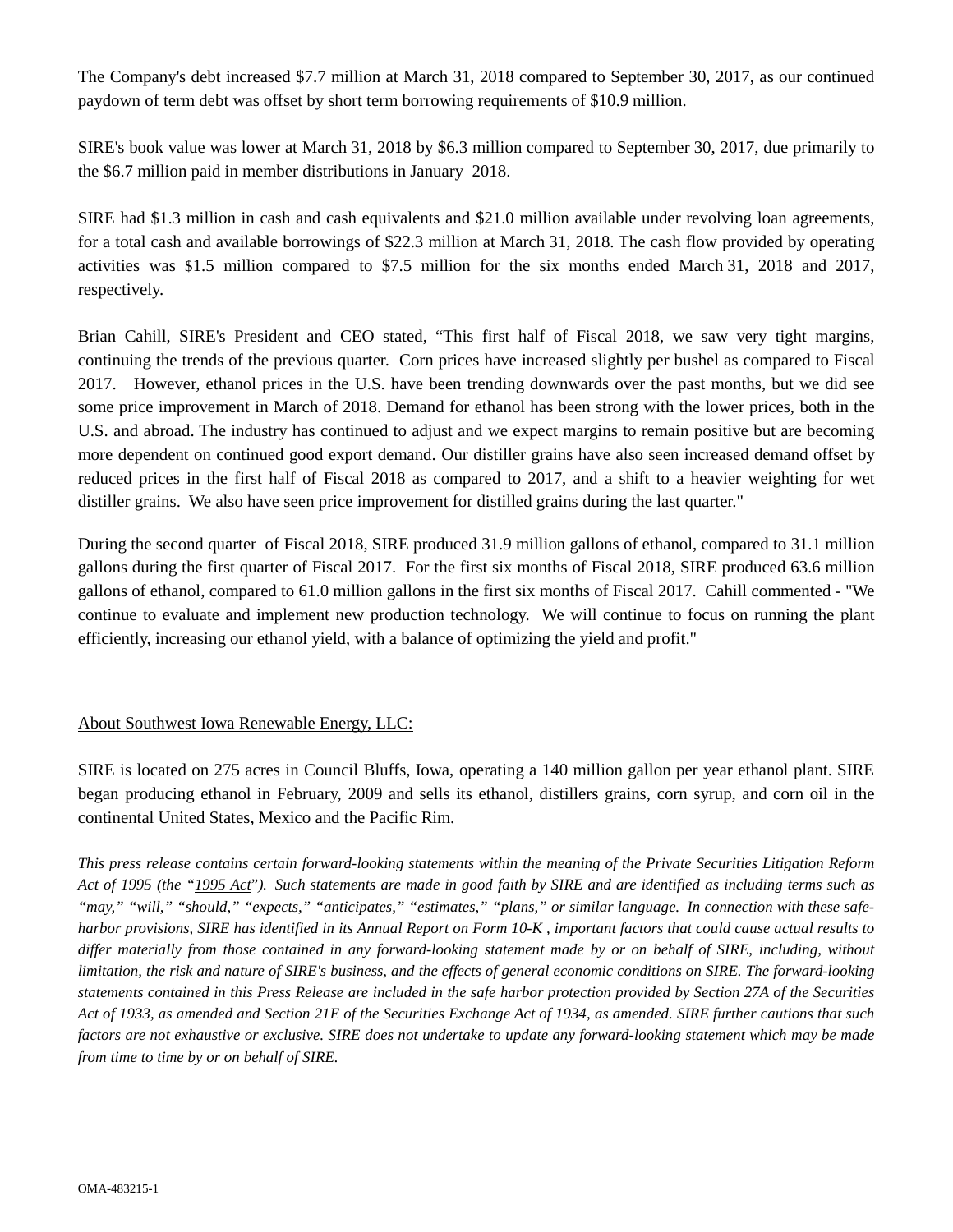#### *Financial Results*

## **SOUTHWEST IOWA RENEWABLE ENERGY, LLC Summary Statements of Operations Unaudited (Dollars in thousands, except per unit data)**

## **For the three months ended March 31, For the six months ended March 31, 2018 2017 2018 2017** Revenues \$53,551 \$56,073 \$104,097 \$108,138 Cost of Goods Sold 53,195 52,584 101,033 97,466 **Gross Margin 356 3,489 3,064 10,672** General and administrative expenses 1,056 1,331 2,434 2,593 Interest and other (income) expense, net 135 93 284 382 **Net Income (Loss)** \$(835) \$2,065 \$346 \$7,697 **Weighted Average Units Outstanding, Basic** 13,327 13,327 13,327 13,327 13,327 **Weighted Average Units Outstanding, Diluted** 13,327 14,442 14,354 14,442 **Net Income (Loss) per unit, Basic** \$(62.65) \$154.95 \$25.96 \$577.55 **Net Income (Loss) per unit, Diluted** \$142.99 \$24.10 \$532.96

### *Modified EBITDA*

Management uses Modified EBITDA, a non-GAAP measure, to measure the Company's financial performance and to internally manage its business. Management believes that Modified EBITDA provides useful information to investors as a measure of comparison with peer and other companies. Modified EBITDA should not be considered an alternative to net income or cash flow as determined in accordance with generally accepted accounting principles. Modified EBITDA calculations may vary from company to company. Accordingly, our computation of Modified EBITDA may not be comparable with a similarly-titled measure of another company.

Modified EBITDA, which is defined as earnings before interest, income taxes, depreciation, amortization, unrealized hedging gains and losses, and other significant noncash expenses was \$6.1 million for the six months ended March 31, 2018, compared to the \$13.6 million for the six months ended March 31, 2017 and \$2.0 million for the three months ended March 31, 2018 , compared to \$5.4 million for the three months ended March 31, 2017. The following sets forth the reconciliation of Net Income to Modified EBITDA for the periods indicated: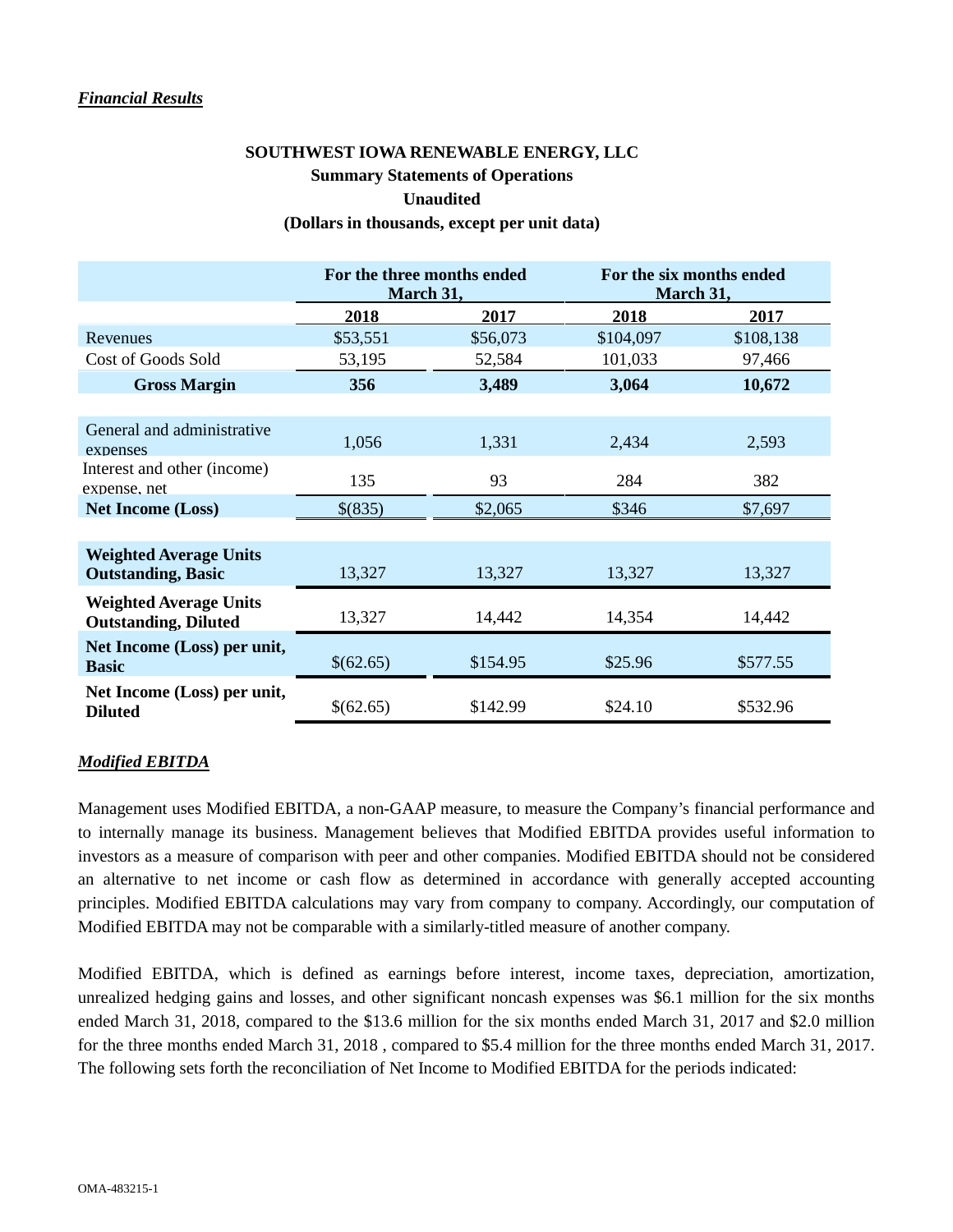|                           | For the three months ended           |  | For the six months |                   |                  |                   |  |  |
|---------------------------|--------------------------------------|--|--------------------|-------------------|------------------|-------------------|--|--|
|                           | March 31,<br>2018                    |  | March 31,<br>2017  | March 31,<br>2018 |                  | March 31,<br>2017 |  |  |
|                           | <b>Unaudited</b><br><b>Unaudited</b> |  | <b>Unaudited</b>   |                   | <b>Unaudited</b> |                   |  |  |
|                           | in 000's                             |  | in 000's           | in 000"s          |                  | in 000's          |  |  |
|                           |                                      |  |                    |                   |                  |                   |  |  |
| <b>Net Income (loss)</b>  | \$<br>$(835)$ \$                     |  | $2,065$ \$         | $346 \quad $$     |                  | 7,697             |  |  |
| Interest expense, net     | 242                                  |  | 283                | 472               |                  | 571               |  |  |
| Depreciation              | 3,001                                |  | 3,006              | 6,218             |                  | 6,006             |  |  |
| <b>EBITDA</b>             | 2.408                                |  | 5.354              | 7.036             |                  | 14.274            |  |  |
|                           |                                      |  |                    |                   |                  |                   |  |  |
| Unrealized Hedging (Gain) | (425)                                |  | 56                 | (888)             |                  | (668)             |  |  |
|                           |                                      |  |                    |                   |                  |                   |  |  |
| <b>Modified EBITDA</b>    | 1,983                                |  | 5,410 \$           | 6.148             | S                | 13,606            |  |  |

## *Statistical Information*

|                                    |                            | <b>Three Months Ended</b><br><b>March 31, 2018</b> |                           |  | <b>Three Months Ended</b><br><b>March 31, 2017</b> |                           |  |
|------------------------------------|----------------------------|----------------------------------------------------|---------------------------|--|----------------------------------------------------|---------------------------|--|
|                                    | <b>Amounts</b><br>in 000's |                                                    | $%$ of<br><b>Revenues</b> |  | <b>Amounts</b><br>in 000's                         | $%$ of<br><b>Revenues</b> |  |
| <b>Product Revenue Information</b> |                            |                                                    |                           |  |                                                    |                           |  |
| Denatured and Undenatured Ethanol  | \$                         | 43,018                                             | $80.3\%$ \$               |  | 44,918                                             | 80.1 %                    |  |
| Distiller's Grains                 | \$                         | 8,083                                              | 15.1 % \$                 |  | 8,460                                              | 15.1 %                    |  |
| Corn Oil                           | $\boldsymbol{\mathsf{S}}$  | 2,155                                              | $4.0\%$ \$                |  | 2,433                                              | 4.3 %                     |  |
| Other                              | $\mathcal{S}$              | 295                                                | $0.6\%$ \$                |  | 262                                                | $0.5\%$                   |  |

|                                    | <b>Six Months Ended</b><br><b>March 31, 2018</b> |        |                           | <b>Six Months Ended</b><br><b>March 31, 2017</b> |                                                         |         |
|------------------------------------|--------------------------------------------------|--------|---------------------------|--------------------------------------------------|---------------------------------------------------------|---------|
|                                    | <b>Amounts</b><br>in 000's                       |        | $%$ of<br><b>Revenues</b> |                                                  | $%$ of<br><b>Amounts</b><br>in 000's<br><b>Revenues</b> |         |
| <b>Product Revenue Information</b> |                                                  |        |                           |                                                  |                                                         |         |
| Denatured and Undenatured Ethanol  | \$                                               | 82,739 | 79.5 % \$                 |                                                  | 86,529                                                  | 80.0%   |
| Distiller's Grains                 | S.                                               | 16,113 | 15.5 % \$                 |                                                  | 16,399                                                  | 15.2 %  |
| Corn Oil                           | $\mathcal{S}$                                    | 4,713  | $4.5\%$ \$                |                                                  | 4,712                                                   | 4.3 %   |
| Other                              | \$                                               | 532    | $0.5\%$ \$                |                                                  | 498                                                     | $0.5\%$ |